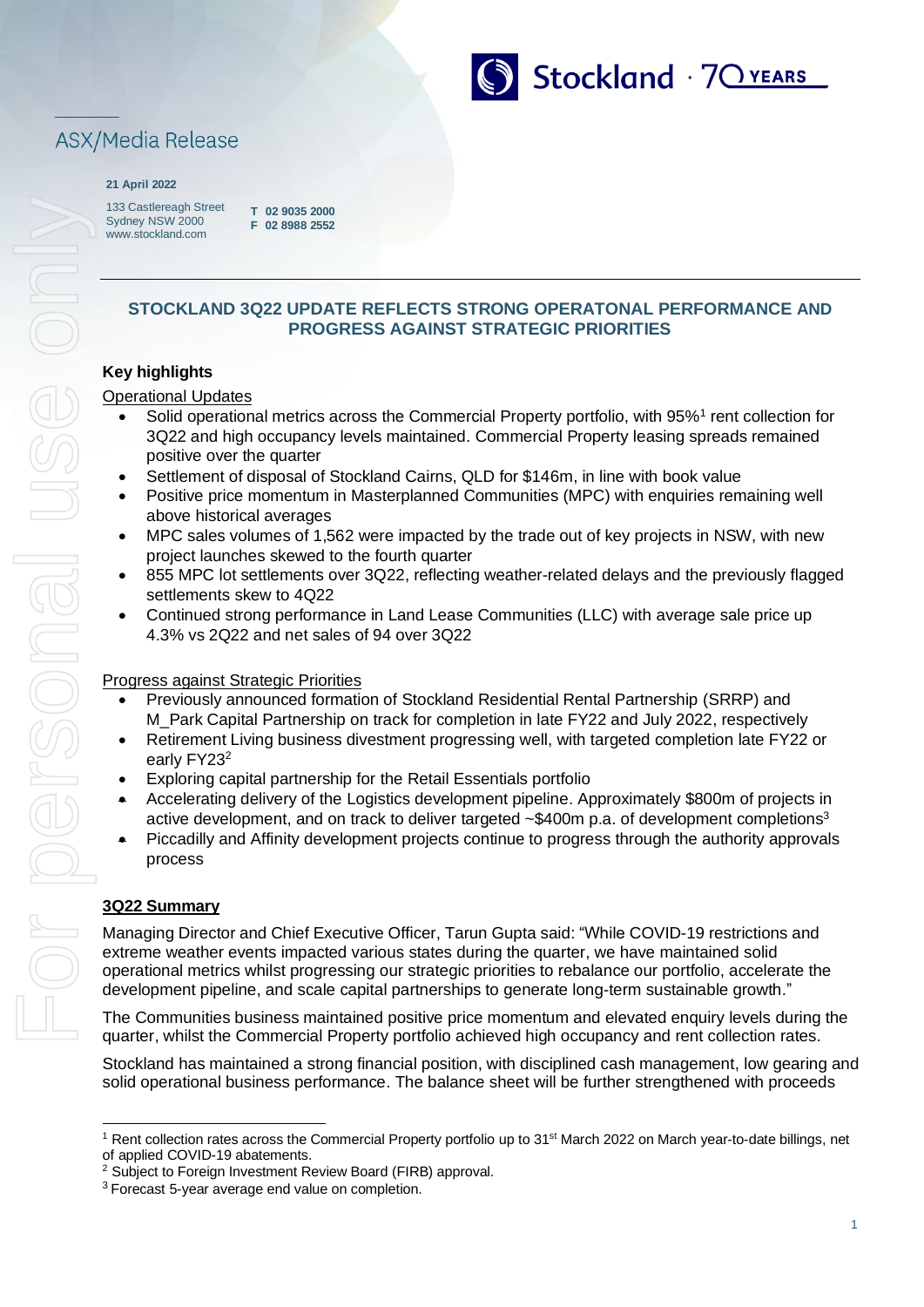from previously announced transactions, reducing gearing by approximately 7% on a pro-forma basis.

"Our business has performed well through 3Q22, as we maintained focus on operational excellence across the business whilst implementing our key strategic initiatives. We are well-positioned for sustainable growth and are in a strong financial position, despite near term macro-economic volatility," said Mr. Gupta.

### **Commercial Property**

#### **Town Centres**

CEO, Commercial Property Louise Mason said: "Over the quarter we have seen resilient sales performance from our Town Centre portfolio. Total comparable sales rose by 2.8% in 3Q22, while comparable Specialty sales rose by 1.5%<sup>4</sup>."

Despite COVID-19 challenges and the extension of the Code of Conduct to June 2022, the portfolio maintained positive leasing spreads over the quarter, with rent collection and portfolio occupancy remaining high at 93%<sup>5</sup> and 99.1%<sup>6</sup> respectively. As at 31<sup>st</sup> March 2022, 88%<sup>7</sup> of rental support negotiations have been completed.

Severe weather events in NSW and QLD did not have a material impact across the Town Centre portfolio, as 99.1% of stores remained open and trading through the quarter.

Stockland also completed the disposal of Stockland Cairns, QLD for \$146m, in line with book value.

#### **Logistics**

The Logistics portfolio continued to deliver strong operational metrics in 3Q22, with both rent collection<sup>5</sup> and portfolio occupancy<sup>6</sup> at 99.0%.

The portfolio has a weighted average lease expiry (WALE) of 3.6 years<sup>6</sup>, and the business is focused on maximising the opportunities for income growth presented by upcoming lease expiries. Approximately 269,000 sqm of space was leased over the nine months to  $31<sup>st</sup>$  March 2022, with an additional  $~124,000$ sqm under heads of agreement. Over this time period, Stockland continued to see positive rent reversions across the Logistics portfolio.

Demand for industrial space remains strong, underpinned by growing investments in onshore supply chains, driving growth in prime net face rents across Sydney and Melbourne markets.

Stockland continues to progress and accelerate its Logistics development pipeline, with \$0.8bn<sup>8</sup> of active developments currently underway. Development approval was received for the initial build-to-hold stage of Melbourne Business Park, VIC – Lot 45 in April 2022, with construction expected to commence in early FY23. Construction also commenced at Yatala Distribution Centre, QLD – Stage 3 and Willawong Distribution Centre, QLD – Stage 3 over the quarter.

#### **Workplace**

Stockland's Workplace portfolio maintained solid performance over the quarter, with high rent collection rates of 99%<sup>5</sup> and occupancy of 90.2%<sup>6</sup> across the portfolio. The portfolio's WALE of 4.6 years<sup>6</sup> provides flexibility to implement Stockland's Workplace development strategy.

Stockland's M\_Park Stage 1 development, in capital partnership with Ivanhoé Cambridge, is underway with tenant discussions and construction progressing well. Piccadilly and Affinity development projects continue to progress through the authority approvals process.

<sup>4</sup> Comparable basket of assets as per SCCA guidelines, which excludes assets which have been redeveloped within the past 24 months. Excludes the Mobile Phones category, due to reporting changes by one retailer resulting in sales data being not comparable.

<sup>5</sup> As at 31st March 2022.

<sup>6</sup> By income.

<sup>&</sup>lt;sup>7</sup> Completion of negotiations by number of stores.

<sup>8</sup> Forecast value on completion.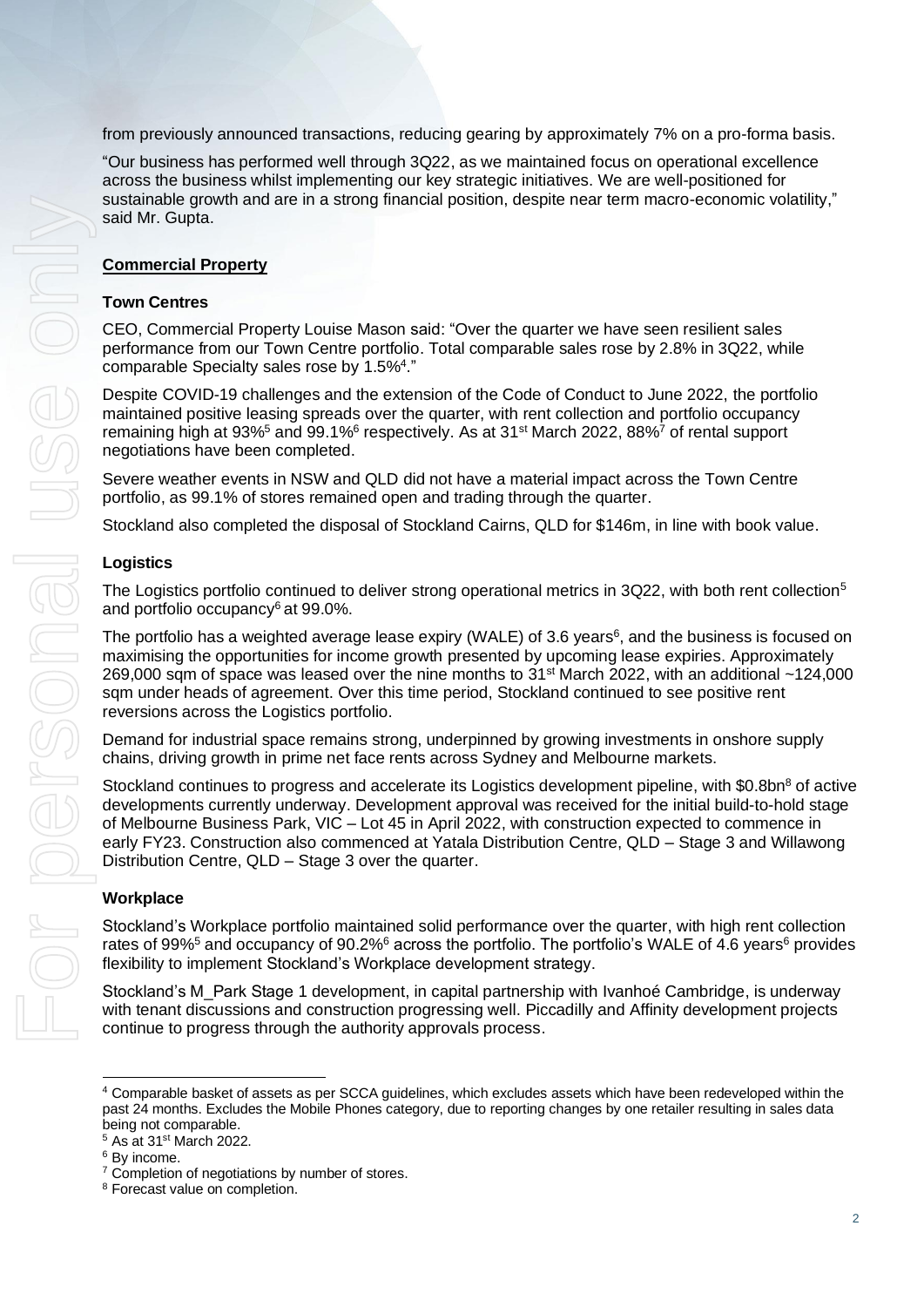## **Communities**

## **Residential**

Enquiry levels across the Residential business remain elevated and well above historical levels. The business also saw positive price momentum, reflecting strong ongoing purchaser demand for Stockland's high quality masterplanned communities (MPC) product.

Net sales of 1,562 in 3Q22 were in line with expectations, reflecting the trade out of key projects in NSW as well as the timing of new project launches skewed to 4Q22.

CEO, Communities, Andrew Whitson said: "Our enquiry levels remain strong and there is considerable unsatisfied purchaser demand, given the supply constraints experienced over the last 12 months. Current market fundamentals remain positive; however, we expect the strength of market conditions to moderate over the medium term in line with rising interest rates."

Stockland is actively managing the impacts of supply and labour disruptions due to ongoing COVID-19 restrictions and extreme weather events, particularly across the eastern seaboard. To date, the impact of cost inflation has been more than offset by price growth and contingency allowances.

Despite wet weather delays, the business is targeting close to 6,000 settlements for FY22, with target operating profit margin guidance of over 18%. Underlying price growth and the deferral of some settlements into FY23 is expected to result in a higher 2H22 operating profit margin than previously anticipated.

## **Land Lease Communities**

Stockland's Land Lease Communities (LLC) platform is performing well, notwithstanding supply chain constraints and associated cost increases.

The average sale price increase of 4.3% over 3Q22 demonstrates continued demand for over-50s product and the appeal of Stockland Halcyon lifestyle and community living.

Net sales of 94 home sites in 3Q22 reflect the slowdown of releases to allow for production catch-up following extreme wet weather conditions. Despite supply chain and production delays, the business is on track to deliver the target of 220-240 home site settlements in FY22.

Stockland continues to leverage the combined Stockland Halcyon platform to drive value creation, including unlocking incremental pipeline opportunities from its masterplanned communities landbank.

The Stockland Residential Rental Partnership (SRRP) with Mitsubishi Estate Asia is on track for completion in late FY22.

## **FY22 outlook and guidance**

The FY22 estimated FFO per security guidance range is maintained at 35.1 to 35.6 cents, in line with prior guidance provided at the 1H22 Result.

Distribution per security for the full year is expected to be within target payout ratio of 75% to 85% of FFO.

Current market conditions remain uncertain. All forward looking statements, including FY22 earnings guidance, remain subject to no material deterioration in current market conditions and the continued recovery from COVID-19 restrictions, and are underpinned by the following business assumptions:

- Residential settlements targeting close to 6,000 lots
- Residential operating profit margin above 18%
- Land Lease Communities delivering 220-240 home site settlements in FY22
- Rent collection trends continue at current levels